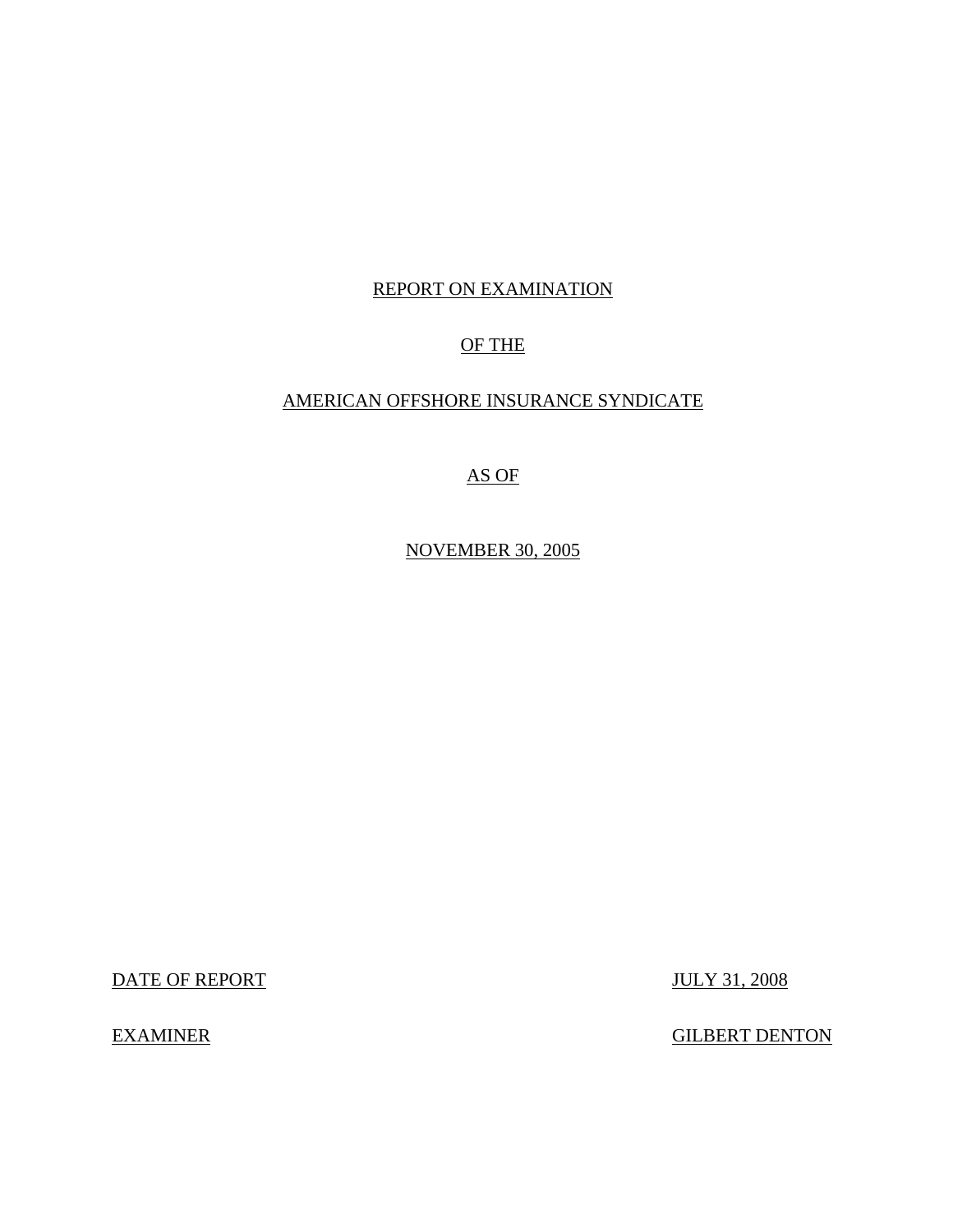## TABLE OF CONTENTS

## **ITEM NO.**

## PAGE NO.

| 1  | Scope of examination                                       | 2      |
|----|------------------------------------------------------------|--------|
| 2. | Description of Syndicate                                   | 2      |
|    | A. Management                                              | 3      |
|    | <b>B.</b> Syndicate Agreement                              | 3      |
|    | C. Syndicate members<br>D. Territory and plan of operation | 4<br>4 |
|    | E. Reinsurance                                             | 4      |
|    | F. Abandoned Property Law                                  | 5      |
|    | G. Significant operating ratios                            | 5      |
|    | H. Accounts and records                                    | 6      |
| 3. | <b>Financial statements</b>                                | 7      |
|    | A. Balance sheet                                           |        |
|    | B. Underwriting and investment exhibit                     | 8      |
| 4. | Losses and loss adjustment expenses                        | 9      |
| 5. | Compliance with prior report on examination                | 9      |
| 6. | Summary of comments and recommendations                    | 10     |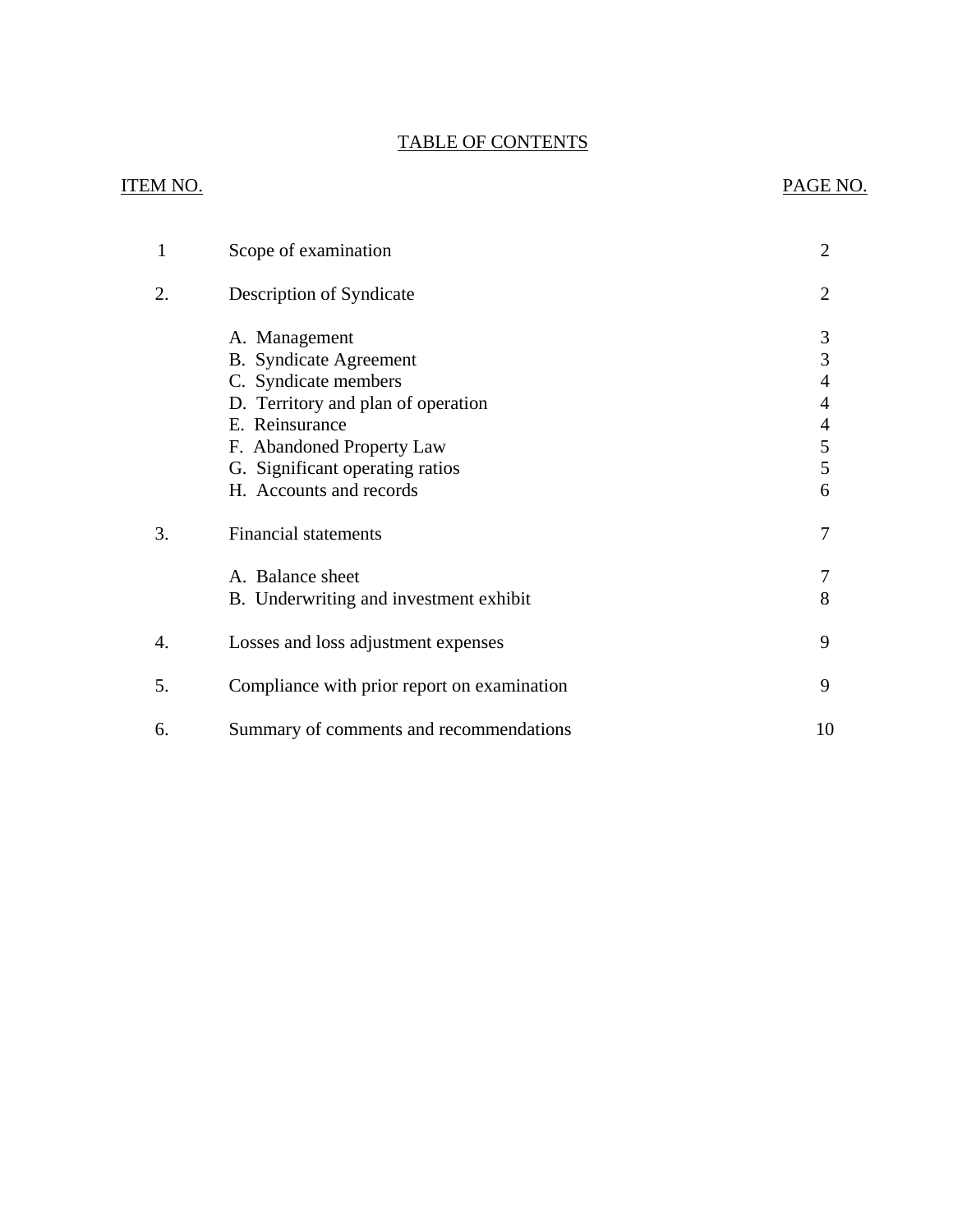

July 11, 2008

Honorable Howard Mills Superintendent of Insurance Albany, New York 12257

Sir:

Pursuant to the requirements of the New York Insurance Law, and in compliance with the instructions contained in Appointment Number 22465, dated February, 27 2006, attached hereto, I have made an examination into the condition and affairs of the American Offshore Insurance Syndicate as of November 30, 2005 and respectfully submit the following report thereon.

Wherever the term "the Syndicate" appears herein, it should be understood to indicate the American Offshore Insurance Syndicate.

Whenever the term "Department" appears in this report, it should be understood to mean the New York State Insurance Department.

The examination was conducted at the Syndicate's home office located at 30 Broad Street, New York, NY 10004.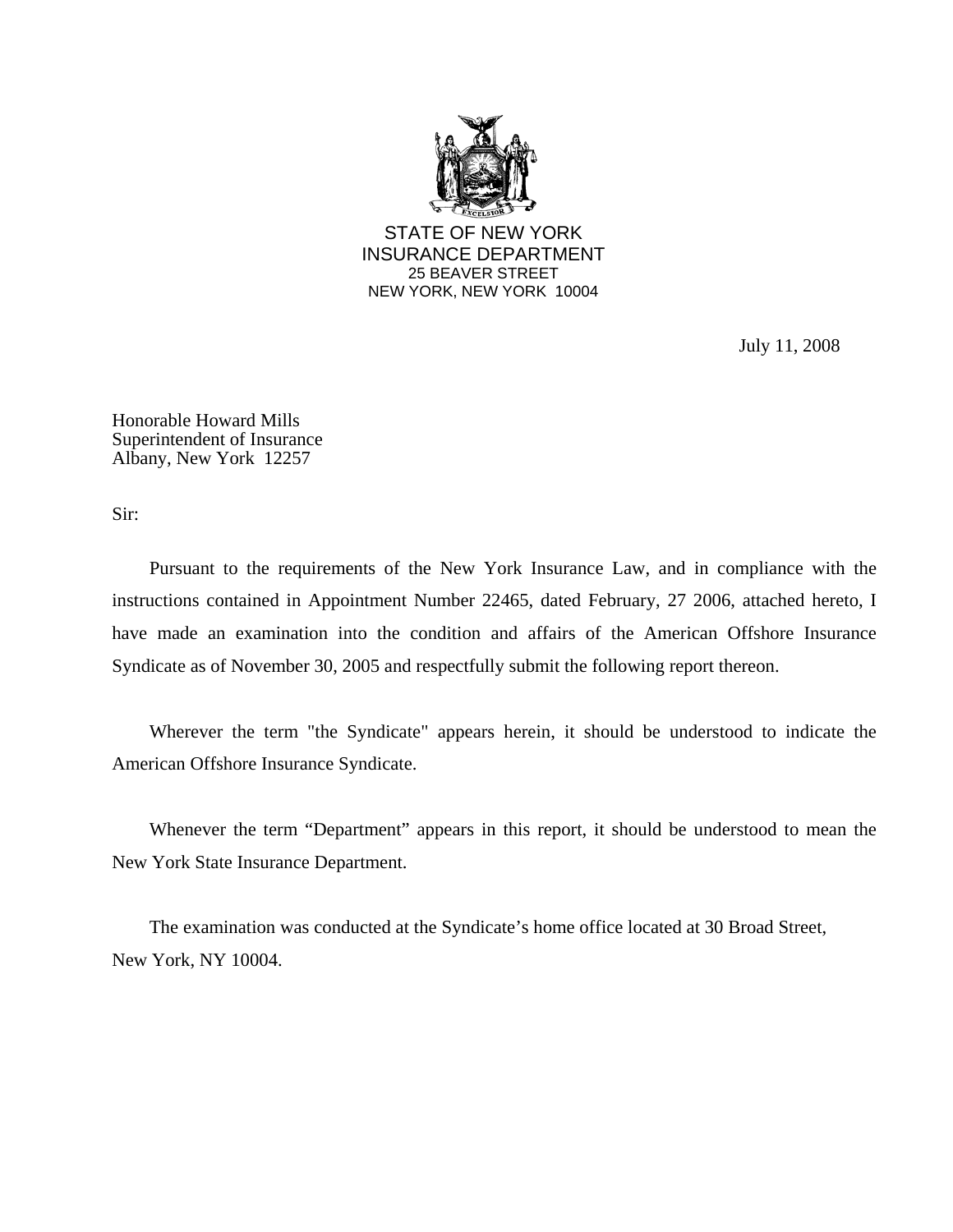## **1. SCOPE OF EXAMINATION**

<span id="page-3-0"></span>The prior examination was conducted as of November 30, 2000. The current examination covers the five year period from December 1, 2000 through November 30, 2005, and was limited in its scope to a review or audit of only those balance sheet items considered by this Department to require analysis, verification or description, including: invested assets, loss and loss adjustment expense reserves and the provision for reinsurance. The examination included a review of income, disbursements and Syndicate records deemed necessary to accomplish such analysis or verification and utilized to the extent deemed appropriate, work performed by the Syndicate's independent public accountants.

A review was also made to ascertain what action was taken by the Syndicate with regard to comments and recommendations contained in the prior report on examination.

This report on examination is confined to financial statements and comments on those matters which involve departures from laws, regulations or rules, or which are deemed to require explanation or description.

The Syndicate does not retain assets corresponding to the amount of its liabilities. As a result, the financial statements contained in this report demonstrate an excess of liabilities over assets. The subscriber is held accountable for the resulting deficiency.

#### **2. DESCRIPTION OF SYNDICATE**

The American Offshore Insurance Syndicate is an unincorporated association of insurance companies ("Subscribers") authorized to transact the business of marine insurance in the United States.

The Syndicate was organized on March 15, 1978, to provide underwriting facilities in the United States to insure the offshore oil industry's equipment, installations, and support facilities used for exploration and development of oil, gas, mineral reserves and other offshore natural resources. The Syndicate consists of subscribers which are insurance companies authorized to write marine insurance. The subscribers severally, but not jointly, accept, adopt and bind themselves in respect, to all risks bound and underwritten by the Syndicate to the extent of their participation. As such, assets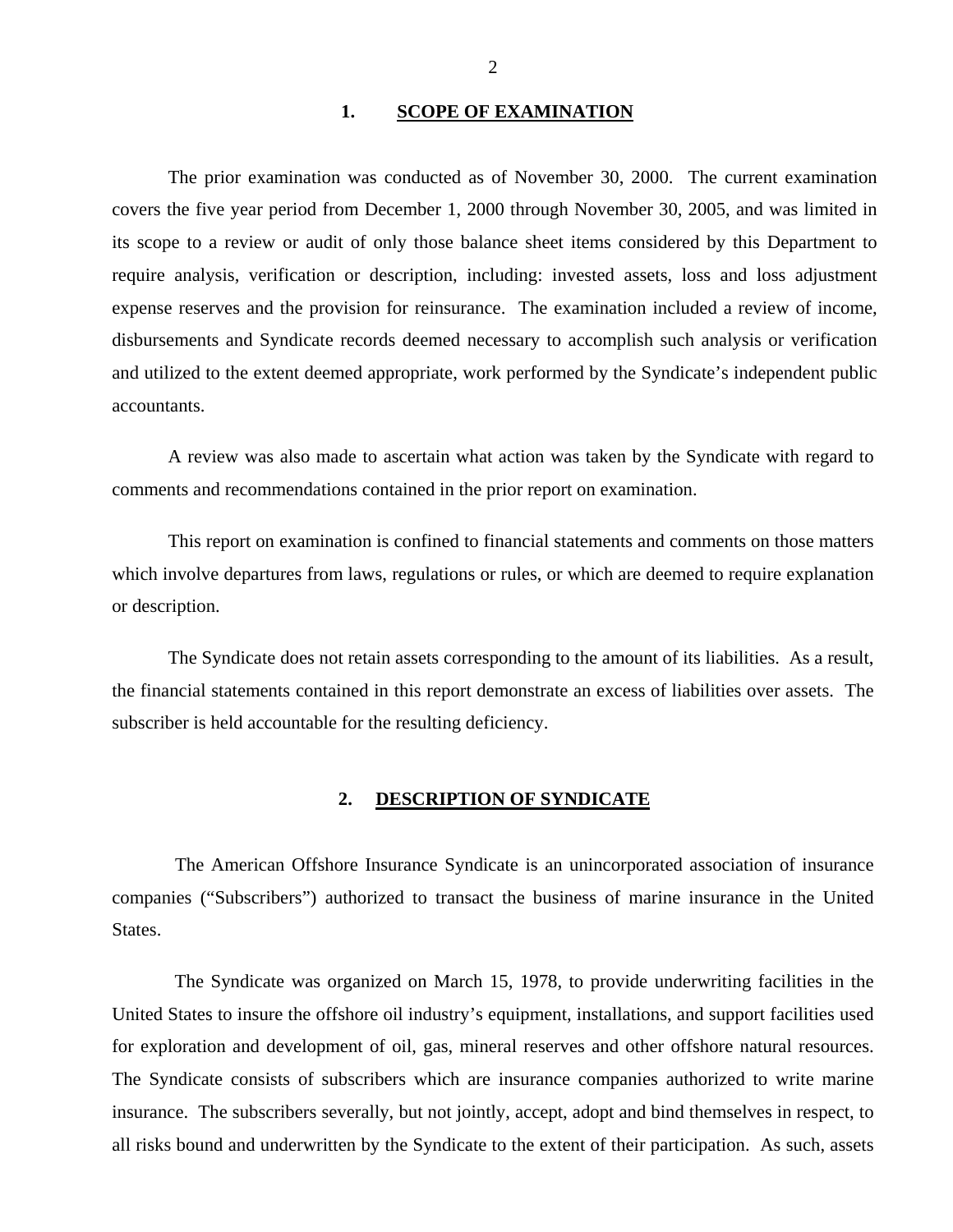and liabilities presented in the statutory statement of net accountability of subscriber companies are not those of the Syndicate itself, but rather those of the subscriber companies.

The Syndicate agreement provides that each of the subscribers maintain a deposit with the Syndicate to be used as a contingency reserve fund for the payment of losses, return premiums and refunds prior to collection from subscribers.

#### A. Management

The business and affairs of the Syndicate is the responsibility of the Chairman of the Board, which consist of one representative of the Syndicates' subscriber.

As of November 30, 2005, the Chairman of the Board was as follows:

| Subscriber                                 | Representative           |
|--------------------------------------------|--------------------------|
| St. Paul Fire and Marine Insurance Company | <b>Richard Gustafson</b> |

As of November 30, 2005 the officers were as follows:

Name Title

| Chairman of the Board                  |
|----------------------------------------|
| President & Chief Executive Officer    |
| Vice President                         |
| Vice President                         |
| Vice President, Chief Financial Office |
| and Secretary                          |
| <b>Assistant Vice President</b>        |
|                                        |

## B. Syndicate Agreement

The current Syndicate agreement, effective January 1, 2003, was revised because there is only one subscriber, the St. Paul Fire and Marine Insurance Company, to the Syndicate. The Syndicate conducts business for and on behalf of this one subscriber, under the provisions of the Syndicate agreement. The subscriber executed an individual power of attorney authorizing the Board of Managers (a board consisting of representatives of the subscribers), the Syndicate manager and the Syndicate underwriters to obligate and bind the subscriber under the terms of the agreement.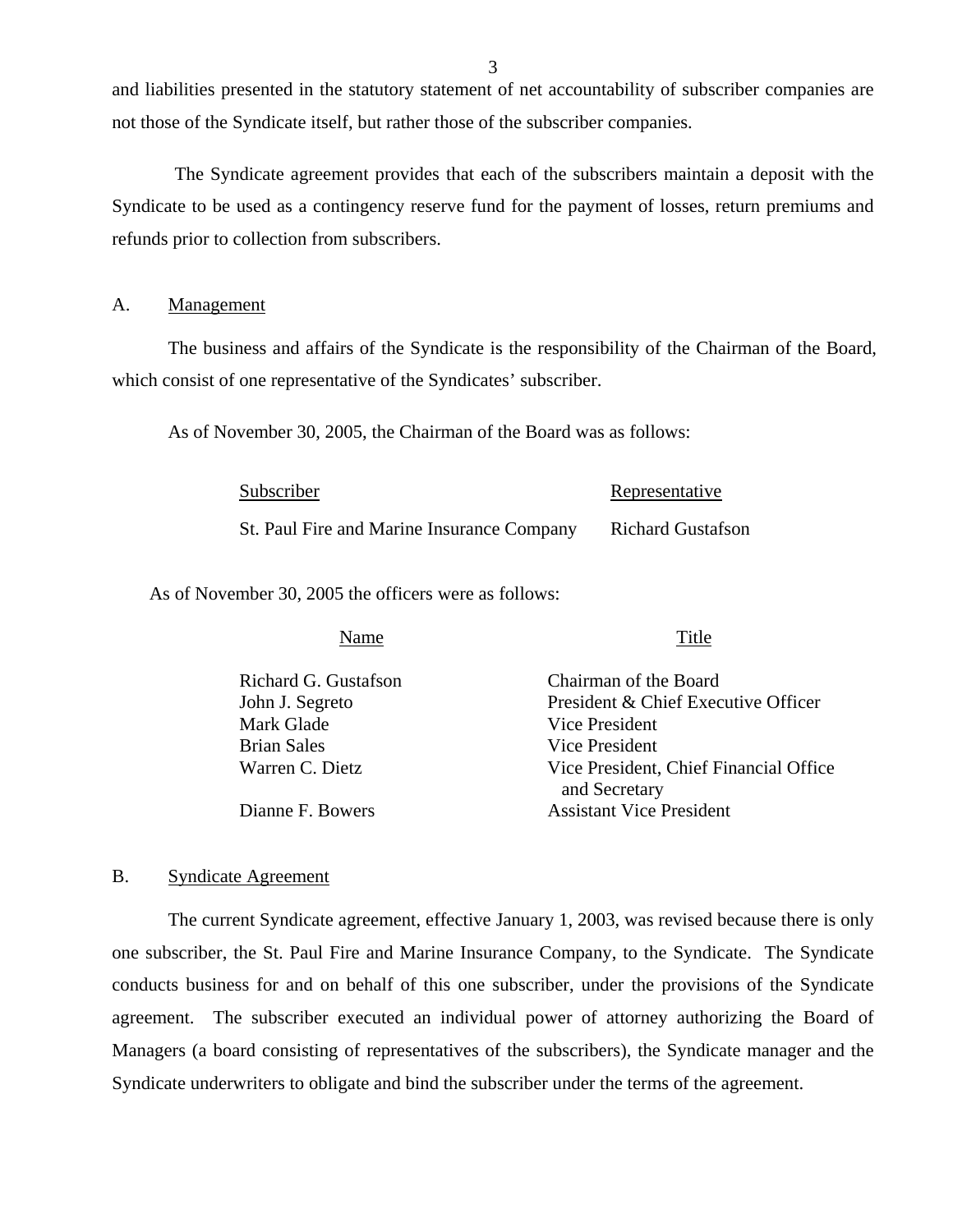C. Syndicate Members

Syndicate members ("Subscribers") are insurance companies authorized to write marine insurance in New York State. The Subscribers severally, but not jointly, accept, adopt and bind themselves in respect to all risks bound and underwritten by the Syndicate to the extent of their participation.

As of November 30, 2005, the Syndicate's only Subscriber was the St. Paul Fire and Marine Insurance Company.

#### D. Territory and Plan of Operation

As of November 30, 2005, the Syndicate, through its licensed subscriber, wrote insurance in the following jurisdictions:

#### United States

#### New York

#### Other Jurisdictions

| Italy             | South Korea |
|-------------------|-------------|
| Japan             | Spain       |
| Malta             | Sweden      |
| Mexico            | Switzerland |
| Norway            | Taiwan      |
| Peru              | Turkey      |
| Poland            | U.S.S.R.    |
| Republic of China | Venezuela   |
| Saudi Arabia      |             |
|                   |             |

#### E. Reinsurance

During the period under review, the Syndicate assumed no reinsurance.

The examiner reviewed all ceded reinsurance contracts in effect during the examination period, all of which contained the required standard clauses, including insolvency clauses as required by Section 1308 of the New York Insurance Law. However, there are provisions in the excess of loss reinsurance contracts which state that they are subject to the laws of the state of Minnesota.

It is recommended that the Syndicate amend its reinsurance contracts to be governed by the laws of New York State.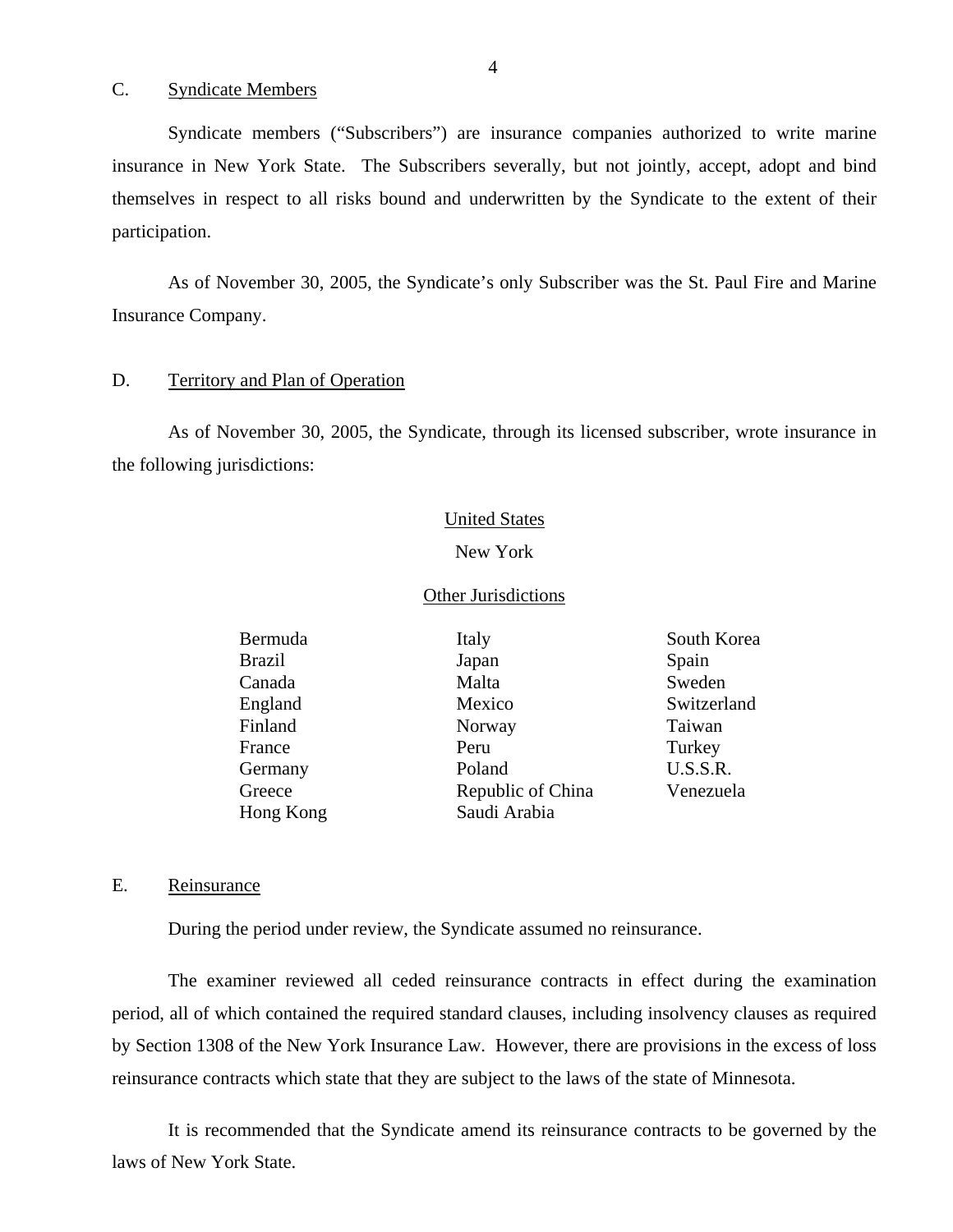<span id="page-6-0"></span>As of November 30, 2005, the Syndicate had the following non-obligatory, excess of loss reinsurance program in effect:

| <b>Type of Contract</b>                                              | Cession                                            |
|----------------------------------------------------------------------|----------------------------------------------------|
| First excess of loss<br>39.5% Authorized<br>60.5% Unauthorized       | \$1,500,000 excess of \$1,000,000 each net loss.   |
| Second excess of loss<br>39.5% Authorized<br>60.5% Unauthorized      | \$2,500,000 excess of \$2,500,000 each net loss.   |
| Third excess of loss<br>39.5% Authorized<br>60.5% Unauthorized       | \$5,000,000 excess of \$5,000,000 each net loss.   |
| Fourth excess of loss<br>39.5% Authorized<br>60.5% Unauthorized      | \$5,000,000 excess of \$10,000,000 each net loss.  |
| Catastrophe excess of loss<br>39.5% Authorized<br>60.5% Unauthorized | \$15,000,000 excess of \$15,000,000 each net loss. |

### F. Abandoned Property Law

Section 1316 of the New York Abandoned Property Law provides that amounts payable to resident of this state from a policy of insurance, if unclaimed for three years, shall be deemed to be abandoned property. Such abandoned property shall be reported to the comptroller on or before the first day of April each year. Such filing is required of all insurers regardless of whether or not they have any abandoned property to report.

The Syndicate's abandoned property reports for the period of this examination were not filed pursuant to the provisions of Section 1316 of the New York Abandoned Property Law.

It is recommended that the Syndicate file its abandoned property reports on a timely basis pursuant to the provisions of Section 1316 of the New York Abandoned Property Law.

#### G. Significant Operating Ratios

The underwriting ratios presented below are on an earned/incurred basis and encompass the five-year examination period: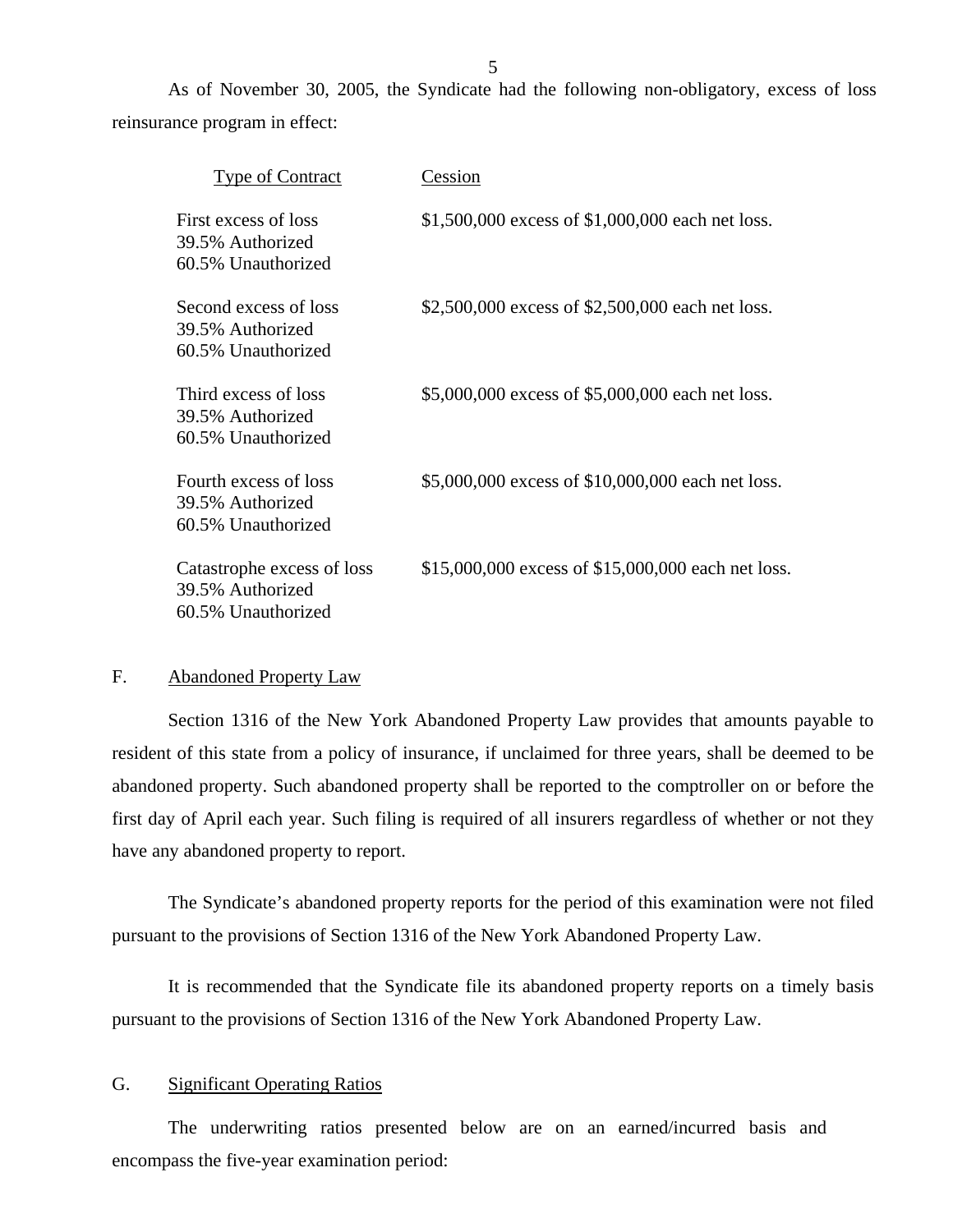|                                                                                                               | Amounts                                    | Ratios                    |
|---------------------------------------------------------------------------------------------------------------|--------------------------------------------|---------------------------|
| Losses and loss adjustment expenses incurred<br>Other underwriting expenses incurred<br>Net underwriting gain | \$74,656,371<br>12,628,576<br>(60,904,568) | 283.0%<br>47.9<br>(230.9) |
| Premiums earned                                                                                               | \$26,380,379                               | 100.0%                    |

## H. Accounts and Records

The Syndicate does not prepare an annual statement using the Property and Casualty Annual Statement Instructions as prescribed by the National Association of Insurance Commissioners ("NAIC"). It was recommended in the prior examination that the company prepare various exhibits and schedules using the NAIC Annual Statement Instructions. This would provide detail support for the amounts presented in the financial statement. In addition, it would serve as an internal check of amounts and balances from the general ledger to the financial statement.

It is recommended that the following schedules and exhibits be submitted to the Department on an annual basis:

- 1) A balance sheet showing assets (including assets not admitted), liabilities, and subscribers' accountability.
- 2) A statement of income similar to that included in the Underwriting and Investment Exhibit of the NAIC Annual Statement Instructions.
- 3) An exhibit showing all expenses paid and incurred, allocated among loss adjustment expenses, other underwriting expenses, and investment expenses.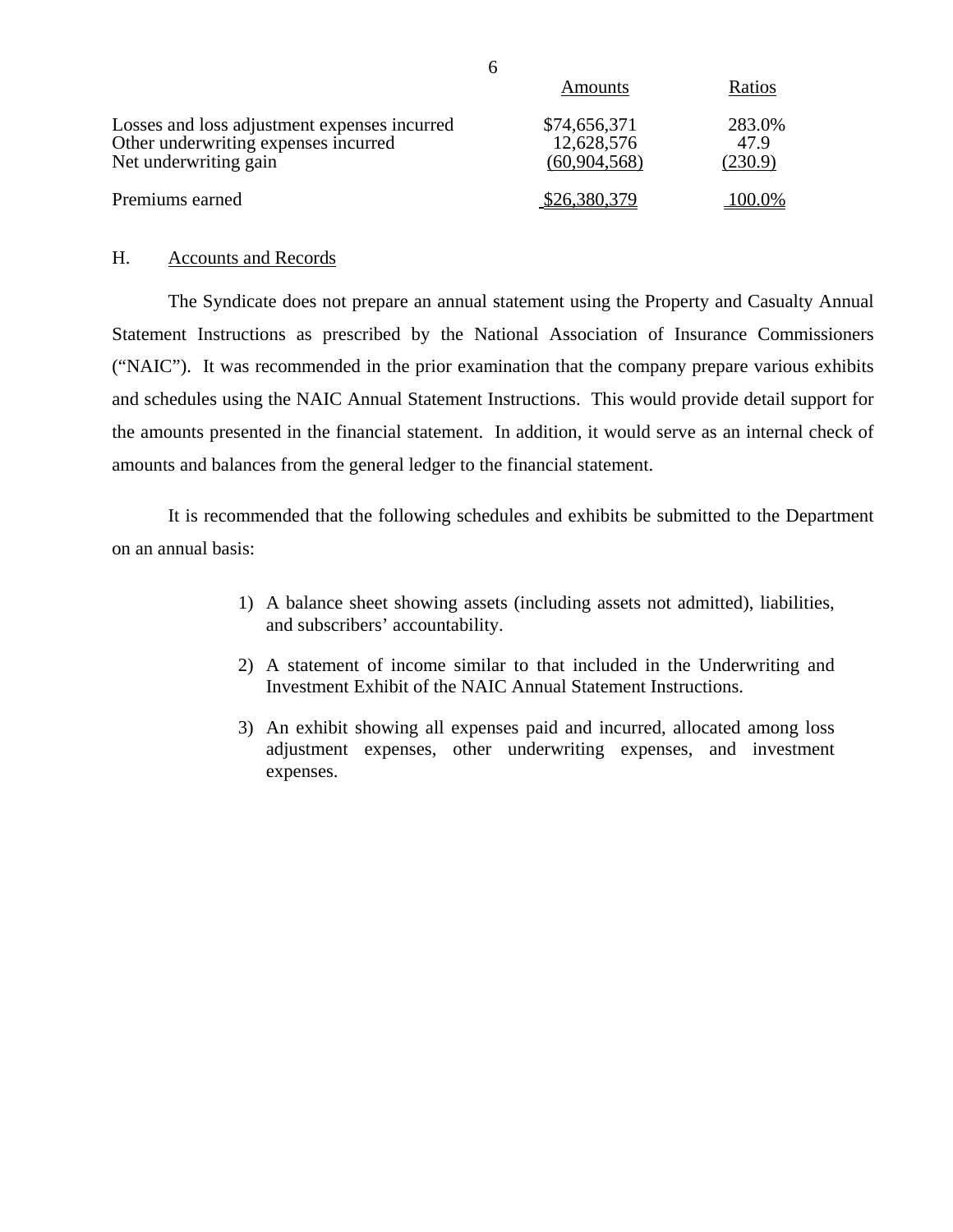# **3. FINANCIAL STATEMENTS**

## A. Balance Sheet

The following shows the assets, liabilities and the subscribers' accountability as determined by this examination and is the same as that reported by the Company in its filed annual statement as of November 30, 2005.

| Assets                     | Ledger Assets            | <b>Assets Not Admitted</b> | <b>Admitted Assets</b>   |
|----------------------------|--------------------------|----------------------------|--------------------------|
| Cash<br>Premium receivable | \$2,079,071<br>3,433,480 | 220.431                    | \$2,079,071<br>3,213,049 |
| Total assets               | \$5,512,551              | \$220,431                  | \$5,292,120              |

#### Liabilities

| Losses and loss adjustment expenses<br>Other expenses<br>Provision for authorized reinsurance<br>Total liabilities | \$57,265,610<br>7,861,009<br>4,615,000<br>\$69,741,619 |
|--------------------------------------------------------------------------------------------------------------------|--------------------------------------------------------|
| Net accountability of subscriber companies                                                                         | (64, 449, 499)                                         |
| Total liabilities and accountability                                                                               | \$5,292,120                                            |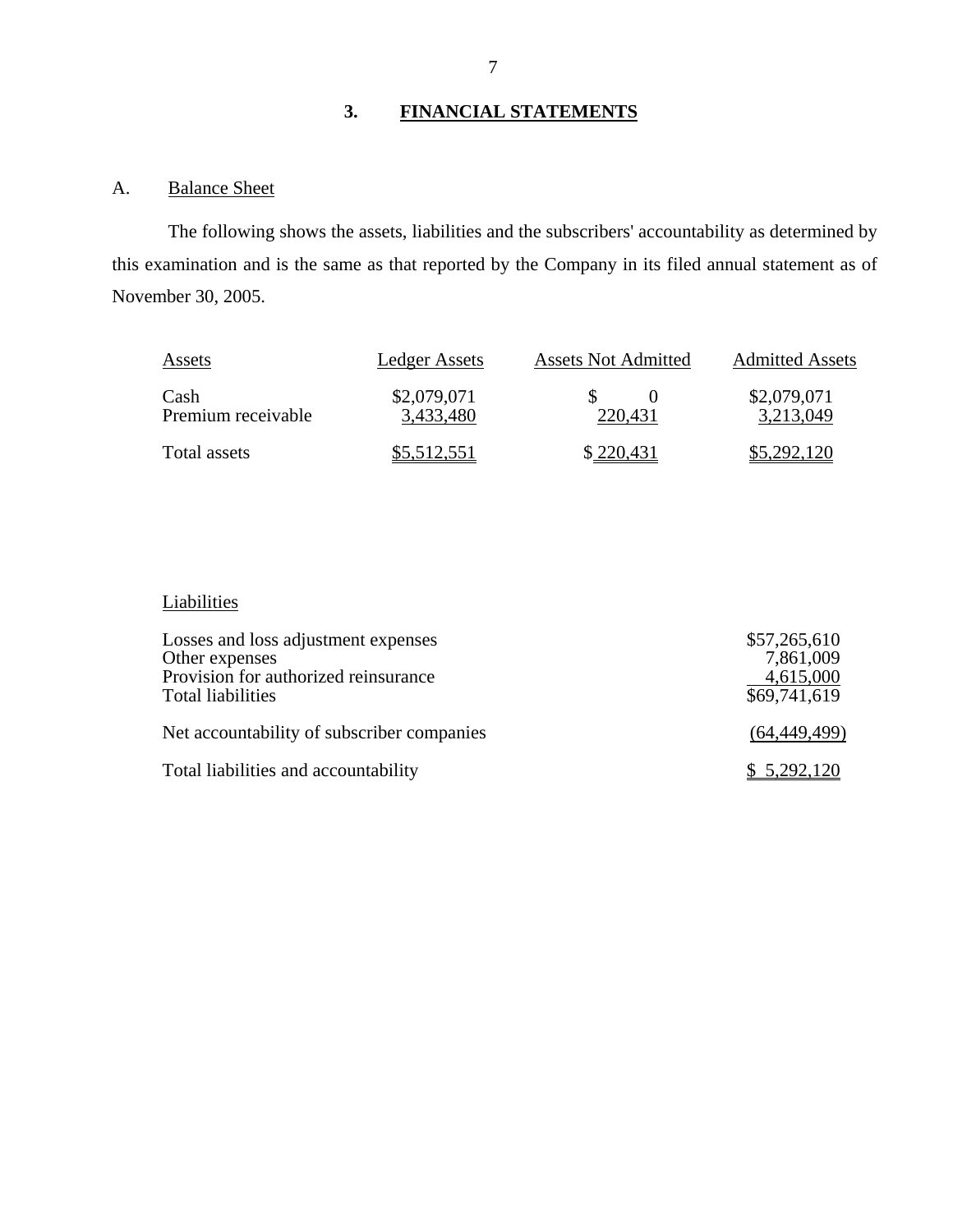B. Underwriting and Investment Exhibit

**Underwriting Income** 

The subscribers' accountability increased \$54,857,644 during the five-year examination period, December 1, 2000 through November 30, 2005, detailed as follows:

## Statement of Income

| Underwriting Income                                                      |              |                |
|--------------------------------------------------------------------------|--------------|----------------|
| Premiums earned<br>Losses incurred and loss adjustment expenses incurred | \$74,656,371 | \$26,380,379   |
| Other underwriting expenses incurred<br>Total underwriting deductions    | 12,628,576   | 87,284,947     |
| Total underwriting gain                                                  |              | \$(60,904,568) |
| <b>Investment Income</b>                                                 |              |                |
| Net investment income earned                                             |              | 259,649        |
| Net income (loss)                                                        |              | \$(60.644.919) |

## Change in Subscribers' Accountability

| Subscribers' accountability per report on<br>examination as of November 30, 2000 |                          |                                 | \$(9,591,855)  |
|----------------------------------------------------------------------------------|--------------------------|---------------------------------|----------------|
|                                                                                  | Gains                    | Losses                          |                |
| Net loss<br>Change in non-admitted assets<br><b>Provision for Reinsurance</b>    | \$3,485,422              | \$60,644,919<br>44,731          |                |
| Net remittances to and from subscribers<br>Total gains and losses                | 2,346,584<br>\$5,832,006 | $\underline{0}$<br>\$60,689,650 |                |
| Net increase in subscribers' accountability                                      |                          |                                 | (54, 857, 644) |
| Subscribers' accountability per report on                                        |                          |                                 |                |
| examination as of November 30, 2005                                              |                          |                                 | \$64,449,499   |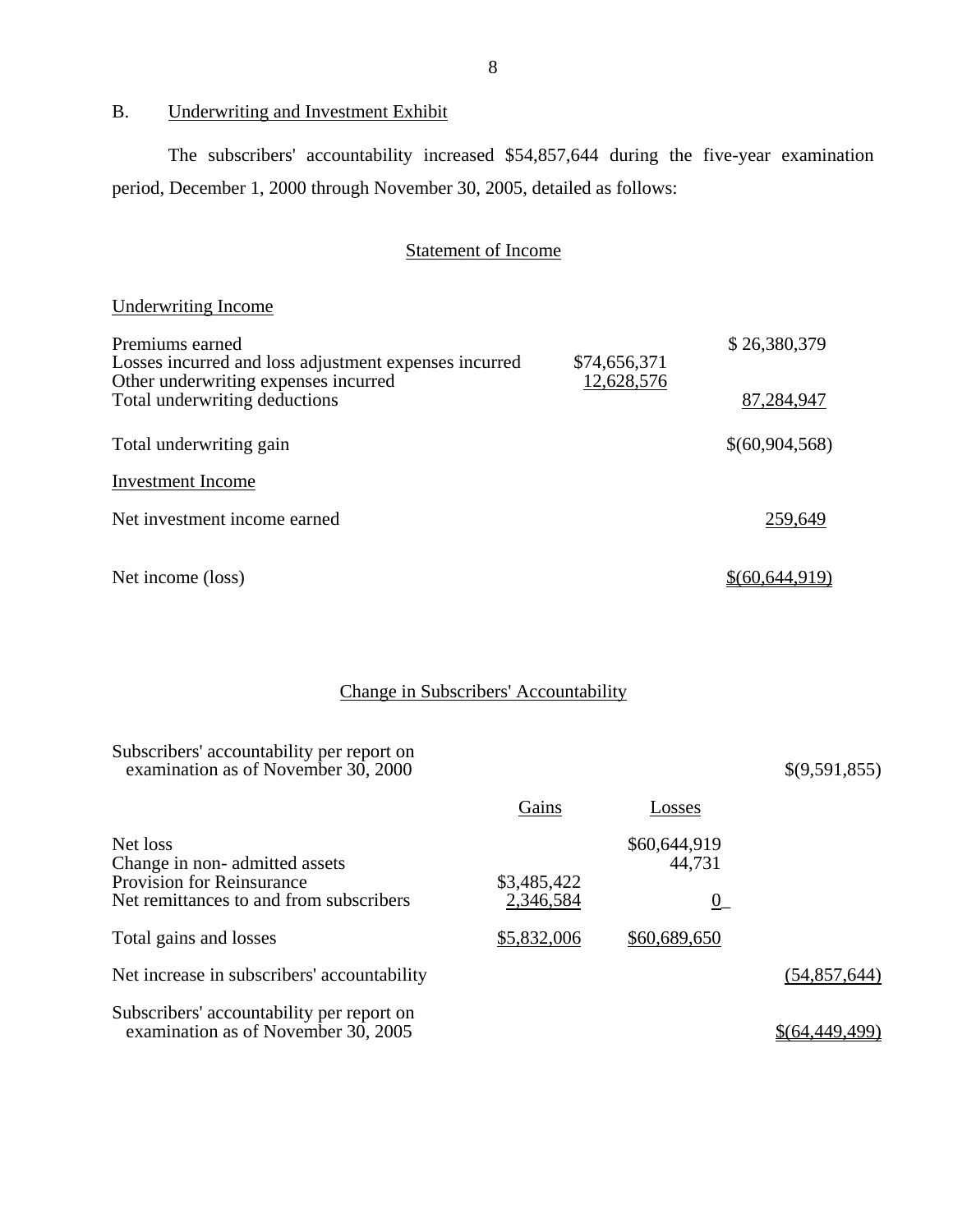## **5. LOSSES AND LOSS ADJUSTMENT EXPENSES**

The examination liabilities for losses and loss adjustment expenses totaling \$57,265,610 is the same amount as reported by the Syndicate in its November 30, 2005 financial statements.

The examination analysis was conducted in accordance with generally accepted actuarial principles and practices and was based on statistical information contained in the Syndicate's internal control records and its filed annual statements. The results indicated that the reserves as established by the Syndicate as of the examination date were adequate.

The examiners reviewed the Syndicate's advertising material, applications, policy forms, correspondence files, and claims.

No problem areas were encountered.

#### **6. COMPLIANCE WITH PRIOR REPORT ON EXAMINATION**

The previous report on examination as of November 30, 2000 contained two comments and recommendations (page numbers refer to the prior report).

# Management ITEM PAGE NO. A. Management<br>It was recommended that the Syndicate amend its Syndicate 4

agreement by revising the minimum number of board managers who attend board meetings. The Syndicate has fewer subscribers than the amount needed to attend meetings.

The Syndicate has complied with this recommendation.

#### B. Annual Statement

It was recommended that the Syndicate prepare and submit to the Department, on an annual basis:

i) A balance sheet showing assets (including non-ledger and not admitted), liabilities, and subscribers' accountability.

8

8

8

ii) A statement of income similar to that included in the Underwriting and Investment Exhibit of the NAIC Blank.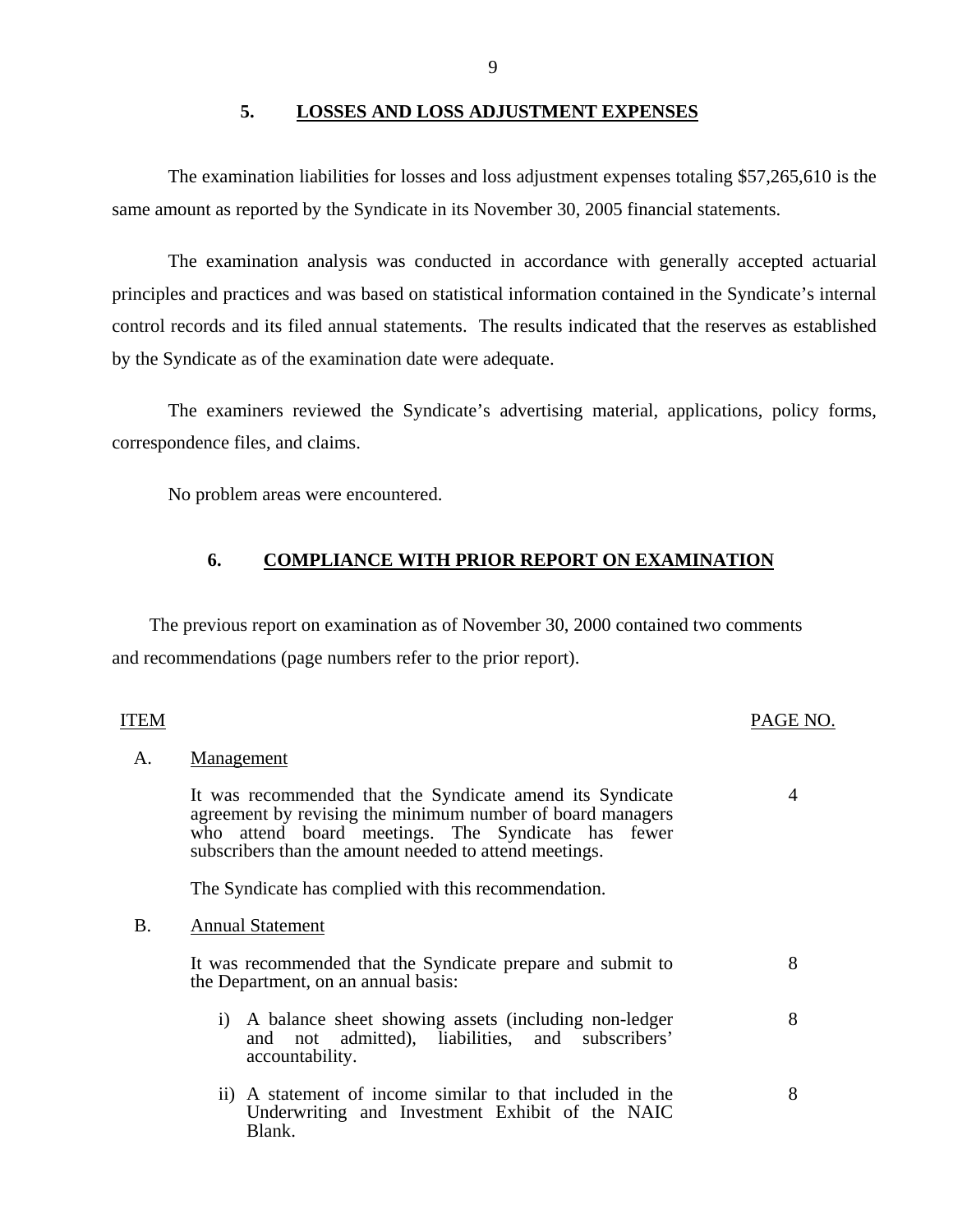<span id="page-11-0"></span>iii) An exhibit showing all expenses paid and incurred,  $8$ allocated among loss adjustment expenses, other underwriting expenses, and investment expenses.

10

iv) A reconciliation of ledger assets similar to that included 8 in the NAIC Blank.

The Syndicate has not complied with this recommendation. A similar recommendation is repeated herein.

## **7. SUMMARY OF COMMENTS AND RECOMMENDATIONS**

## ITEM PAGE NO.

## Reinsurance

A. Reinsurance<br>It is recommended that the Syndicate amend its reinsurance contracts 4 to be governed by the laws of the New York State.

B. Abandoned Property Law

It is recommended that the Syndicate files its abandoned property 5 reports on a timely basis pursuant to the provisions of Section 1316 of the New York Abandoned Property Law.

## Accounts and records

C. Accounts and records<br>It is again recommended that the Syndicate prepare and submit to the 6 Department, on an annual basis:

- i) A balance sheet showing assets (including assets not-admitted), liabilities, and subscribers' accountability.
- ii) A statement of income similar to that included in the Underwriting and Investment Exhibit of the NAIC Annual Statement Instructions.
- iii) An exhibit showing all expenses paid and incurred, allocated among loss adjustment expenses, other underwriting expenses, and investment expenses.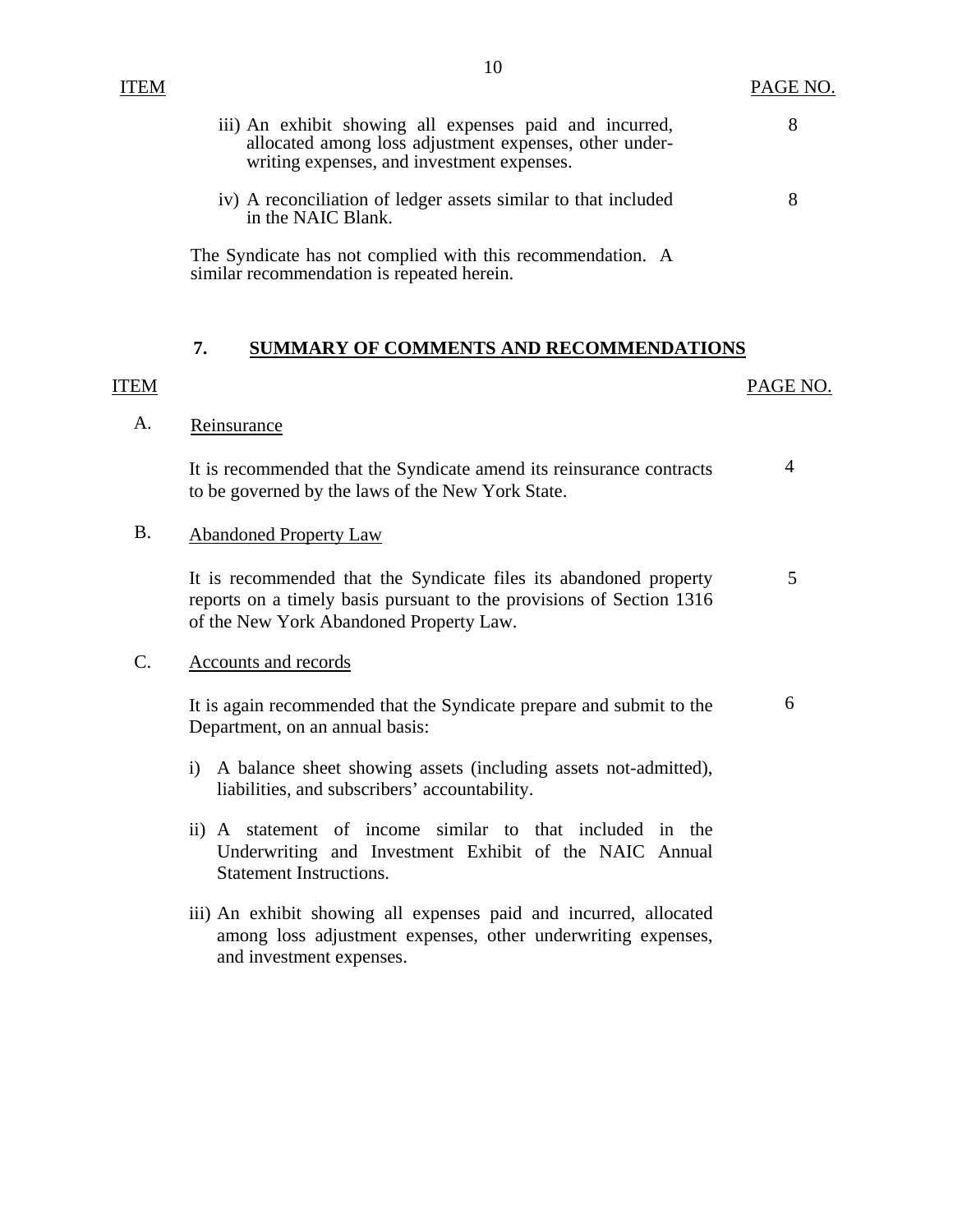Respectfully submitted,

 $\sqrt{s/2}$ 

Gilbert Denton Senior Insurance Examiner

STATE OF NEW YORK ) ) SS.  $\lambda$ COUNTY OF NEW YORK)

GILBERT DENTON, being duly sworn, deposes and says that the foregoing report submitted by him is true to the best of his knowledge and belief.

 $\sqrt{s/2}$ 

Gilbert Denton

Subscribed and sworn to before me

this  $\_\_\_\$  day of  $\_\_\_\_\$  2008.